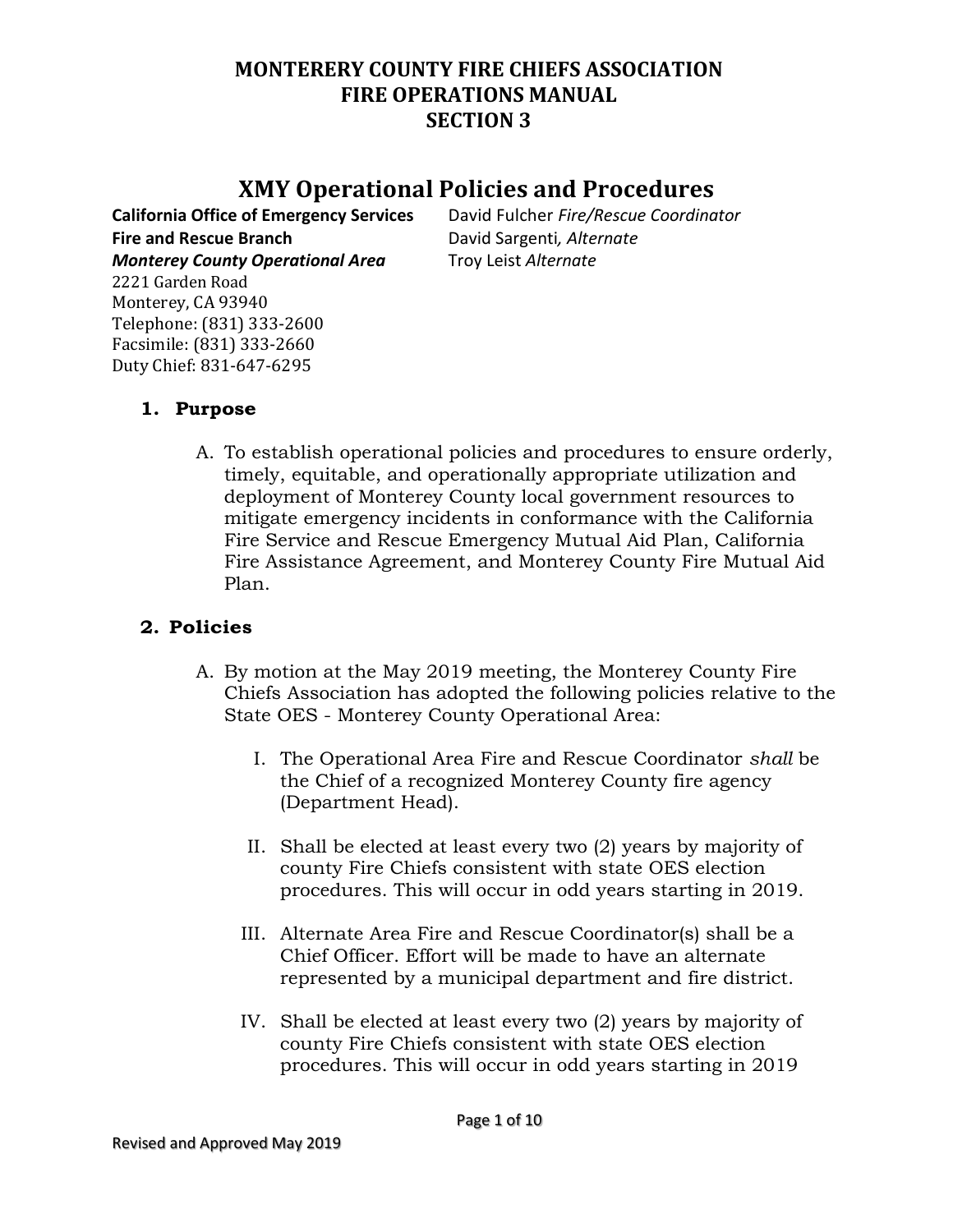- V. Alternate Area Fire and Rescue Coordinator Trainee(s) although not recognized within the state OES system, will be utilized within the Monterey County Operational Area. The trainees will be elected for a one year term and will provide a trained candidate for the coordinator or alternate. This will occur in even years starting in 2020.
- VI. The Operational Area Dispatch Center shall generally be the dispatch center utilized by the agency of the elected Operational Area Fire and Rescue Coordinator, except by mutual agreement to designate another dispatch facility. The Monterey County Fire Chiefs Association has endorsed the continued designation of the CALFIRE Monterey Emergency Command Center as the preferred Operational Area Dispatch Center.

#### **3. Procedures**

- A. Monterey County Operational Area Incidents
	- I. The Incident Commander shall request all mutual aid resources through the established Unified Ordering Point. For incidents within Monterey County, this will be either (1) the Monterey County Emergency Communications Center (FIRECOMM), (2) the CALFIRE San Benito-Monterey Unit (BEU) Emergency Command Center (CDF ECC), or (3) the Las Padres National Forest (LPF) Dispatch Center in Santa Maria, as appropriate.
	- II. The appropriate Dispatch Center shall dispatch mutual aid resource(s), as available, according to the Monterey County Fire Mutual Aid Proximity Matrices contained in Section 2 of the Monterey County Fire Chiefs Association Operations Manual.
	- III. The designated Monterey County Operational Area Dispatch Center shall advise the Operational Area Fire and Rescue Coordinator, or alternate in his/her absence, whenever one or more of the following occur:
		- a) More than one than one (1) mutual-aid engine strike team is dispatched.
		- b) More than five (5) individual mutual-aid resources are dispatched.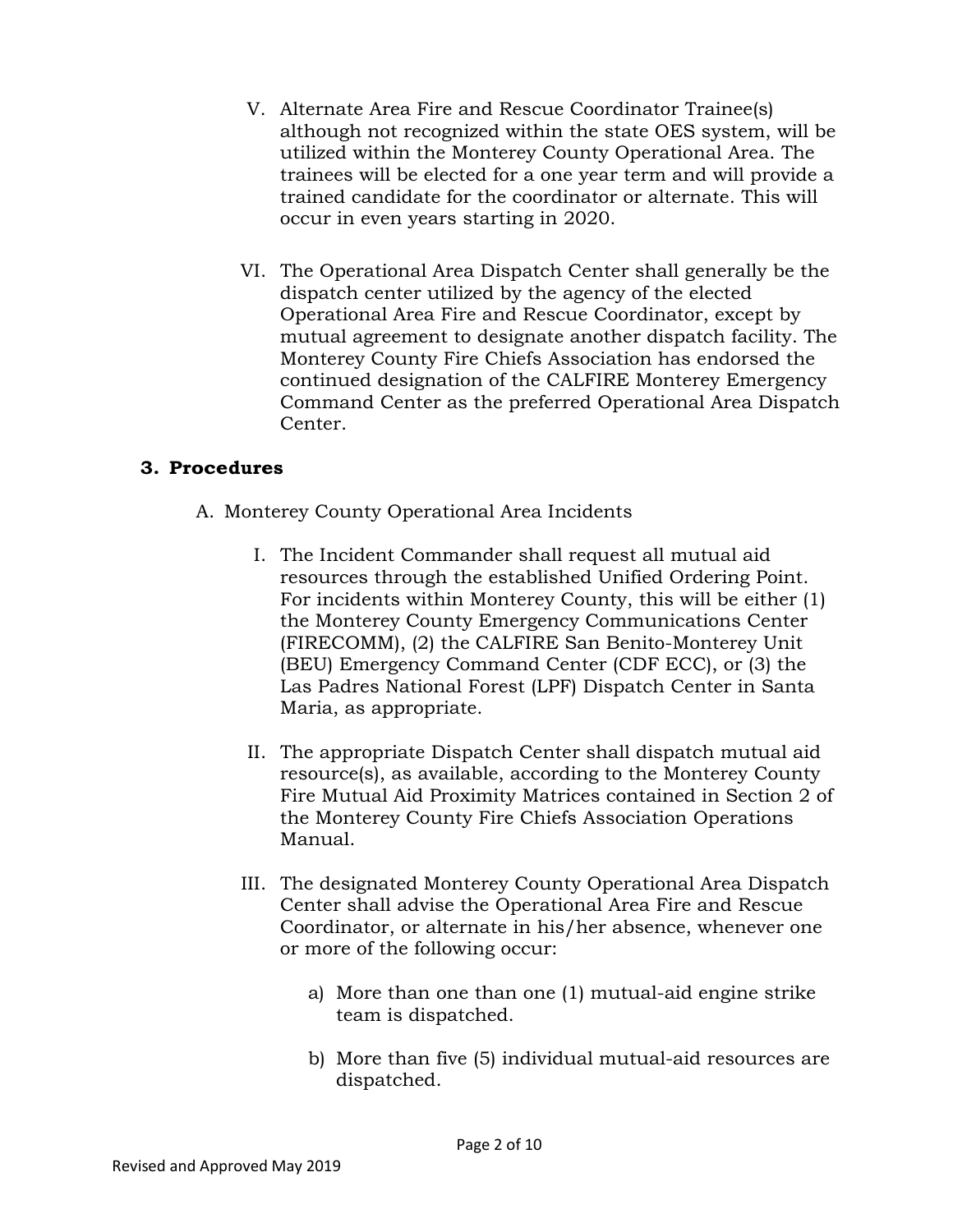- c) Any unusual or complex incident requiring potential or actual use of multiple types of mutual aid resources.
- B. Adjoining Operational Area Incidents (Santa Cruz, Santa Clara, and San Benito Counties)
	- I. Upon request from an adjoining operational area dispatch center, the designated Monterey County Operational Area Dispatch Center is authorized to dispatch one (1) engine strike team (immediate need) without prior authorization from the Operational Area Fire and Rescue Coordinator or the OES Region II Dispatch Center.
- C. Whenever an engine strike team is dispatched to an adjoining operational area under this section, the Monterey County Operational Area Dispatch Center shall advise the Operational Area Fire and Rescue Coordinator, or alternate in his/her absence, and the OES Region II Dispatch Center.
- D. Additional mutual aid resource requests for adjoining operational areas shall be filled consistent with the California Fire Service and Rescue Emergency Mutual Aid Plan as described in (C) below.
	- I. The Monterey County Operational Area Dispatch Center shall, in coordination with the Operational Area Fire and Rescue Coordinator or his/her designee, fill additional resource requests according to the proximity matrices contained in Section 2 of the Monterey County Fire Chiefs Association Operations Manual.
- E. Other Operational Area Incidents (non-adjoining)
	- I. Upon receipt of a resource order from the OES Region II Dispatch Center, the Monterey County Operational Area Dispatch Center shall:
		- a) Immediately advise the Operational Area Fire and Rescue Coordinator, or one of the Alternate Area Fire Coordinators if the Area Fire Coordinator is not available.
		- b) Verify the response mode requested:
			- i. *Initial Attack:* All requested resources shall acknowledge, accept or deny the dispatch page within (2) minutes. Assigned resources shall respond within (5) five minutes into an adjoining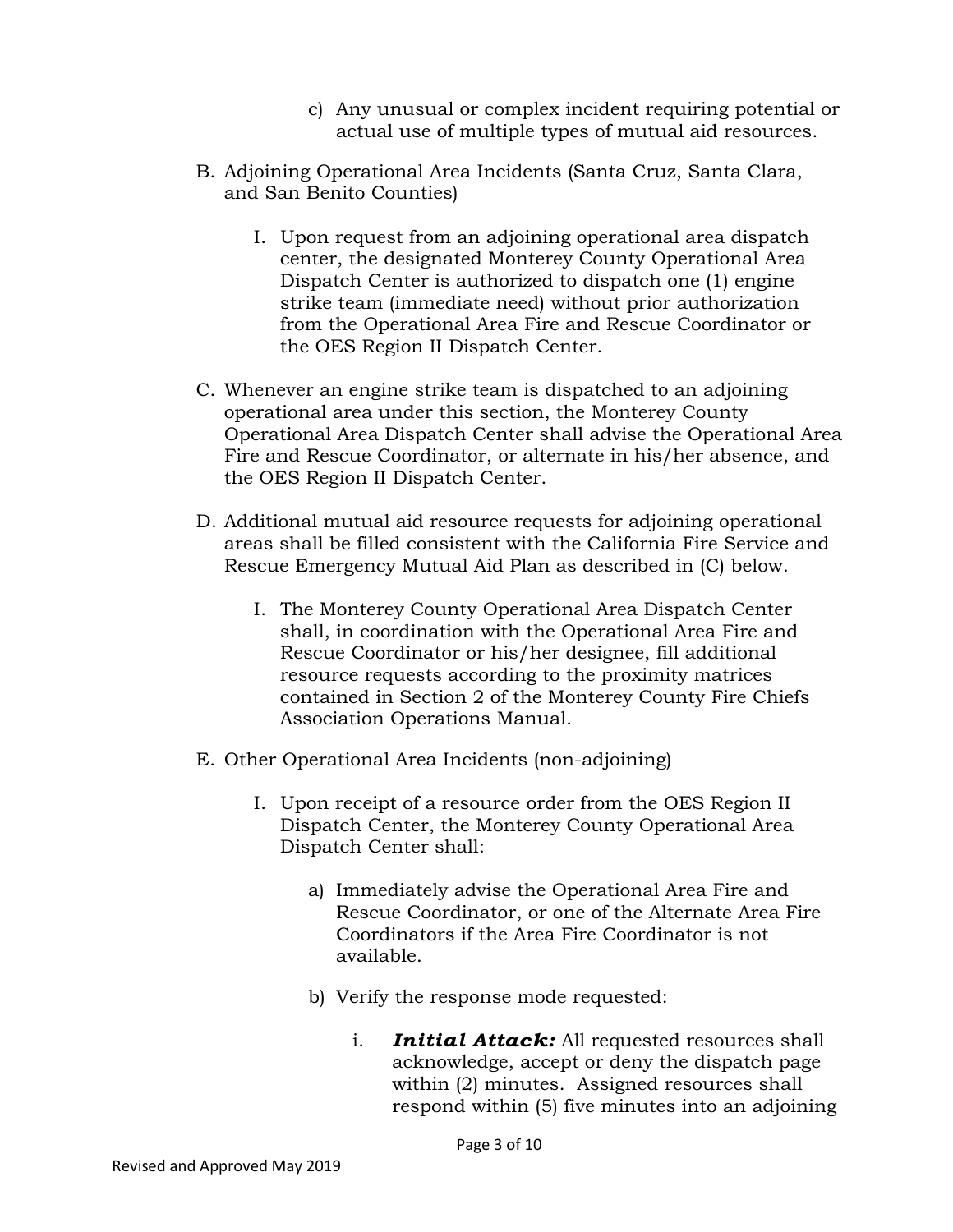Operational Area (Santa Cruz, Santa Clara, or San Benito County).

- ii. *Immediate Need:* Response within 30 minutes to a designated staging / assembly point. Code-2 response to incident in strike team configuration. *The Operational Area Dispatch Center should verify any immediate need request where travel time exceeds two hours.*
- iii. *Planned Need:* Response time to a designated staging /assembly point as determined by the assigned Strike Team Leader. Planned departure time shall include sufficient travel time to ensure safe arrival at incident, operationally ready for deployment, within the time frame specified by the Operational Area Dispatch Center at time of dispatch. Code 2 response to incident in strike team configuration.
- c) Verify reimbursement status of request (Master Mutual Aid vs. CFAA Agreement vs. pending/approved FMAG reimbursement)
	- i. Order / Request number may provide indication of reimbursement status as follows:
		- a. An Order Number ending with a U, F, or P (e.g BEU-xxxx, LPF-xxxx, NYPxxxxx), with a Request Number beginning with an E or O indicates resource request is reimbursable under the California Fire Assistance Agreement (CFAA). Example: Order # CZU-1234, Req. # E-45
		- b. If Order Number *does not* end with a U, F, or P, or the Request Number *begins* with anything other than an E or O (i.e. Order # LAC-xxxxx, Req. # E-233; Order # ANFxxxxx, Req. LAC E-233) indicates request is *Master Mutual Aid*.
	- Page 4 of 10 ii. If in doubt, clarify reimbursement status with OES Region II Fire and Rescue Coordinator. If advised that incident is 75% reimbursed, VERIFY that an FMAG (Fire Management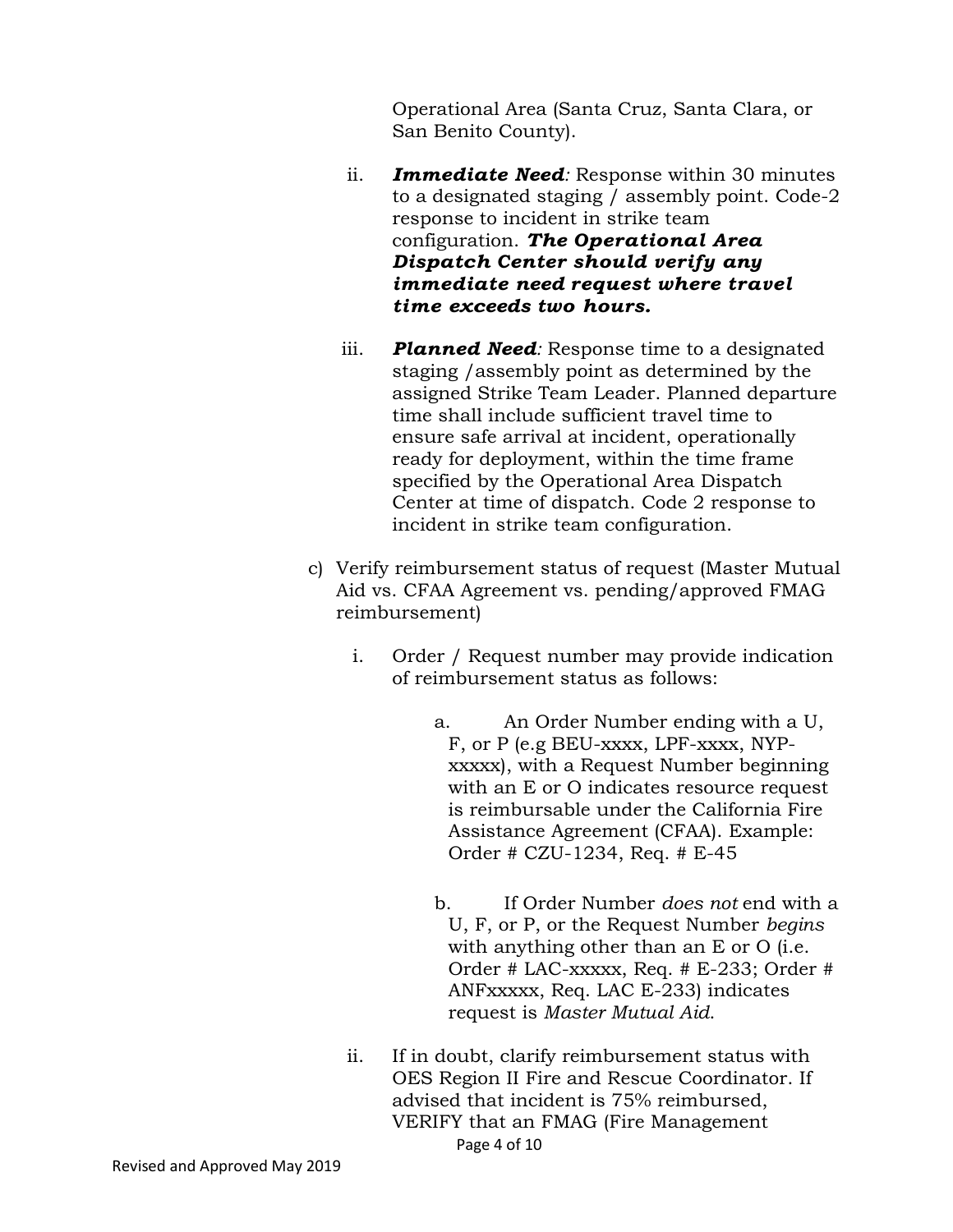Assistance Grant) request has been *approved* for the incident.

- iii. Document date/time/contact person verifying reimbursement status.
- F. Dispatch the appropriate type and number of requested resources as follows:
	- I. Engines:
		- a) Utilize the appropriate XMY agency rotational list(s). Type-I and Type-III engines are dispatched according to *AGENCY* rotational lists.
		- b) Type-II engine requests (State OES engines) can only be filled by Monterey County Regional Fire (MCF) North County Fire (NCD), City of Monterey Fire (MNT) and City of Salinas Fire (SNS).
		- c) Assign an Engine Strike Team Leader (STEN) and Engine Strike Team Leader-Trainee (STEN-T) for each engine strike team as outlined below.
	- II. Overhead Personnel
		- a) Engine Strike Team Leader (STEN):
			- i. Utilize agency rotational list for STEN in XMY Resource Availability Matrix (XMY RAM).
			- ii. Ensure agency-assigned STEN is qualified for position in the mutual aid resource tracking program.
			- iii. If assignment is not accepted/confirmed within five (5) minutes, assign to next rotational agency.
		- b) Engine Strike Team Leader Trainee (STEN-T):
			- i. Utilize STEN-T position rotation list from the XMY RAM.
			- ii. Priority is to assign Chief Officers.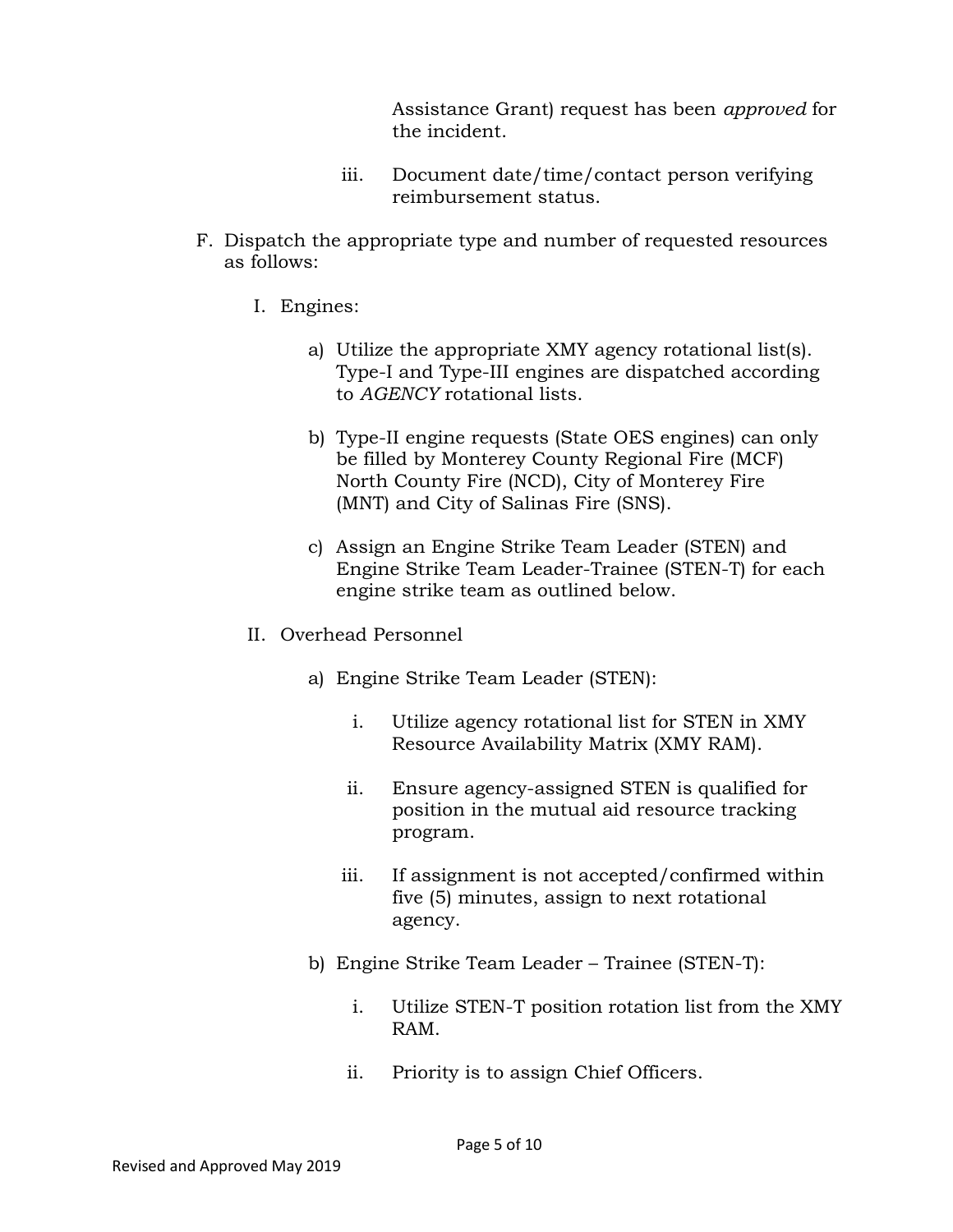- iii. Preference is for STEN and STEN-T *not* to be from same agency.
- iv. If assignment is not accepted/confirmed within five (5) minutes, offer assignment to the next person on the rotational list.
- c) Other overhead positions
	- i. Utilize the appropriate position rotational list XMY RAM.
	- ii. If assignment is not accepted/confirmed within five (5) minutes, assign to the next person on the rotational list.
- d) Other Resources:
	- i. For other overhead resources not identified on the XMY RAM, coordinate with the Operational Area Fire and Rescue Coordinator to determine appropriate resource to assign.
- III. Initial notification/dispatch information shall include as appropriate:
	- a) Order & request number
	- b) Strike Team Designator (e.g. 2175-A) as applicable
	- c) Assigned Strike Team Leader designator as applicable
	- d) Assigned Strike Team Leader-Trainee designator as applicable
	- e) Response mode
	- f) Designated staging / assembly point
		- i. Hwy. 1 North: Chevron station on west side of Hwy 1 at Riverside Drive, Watsonville.
		- ii. Hwy. 1 South: Crossroads Shopping Center parking lot at SEC Hwy. 1 and Rio Road, Carmel
		- iii. Hwy. 101 North: Truck stop on east side of Hwy. 101 at Monterey Road, Gilroy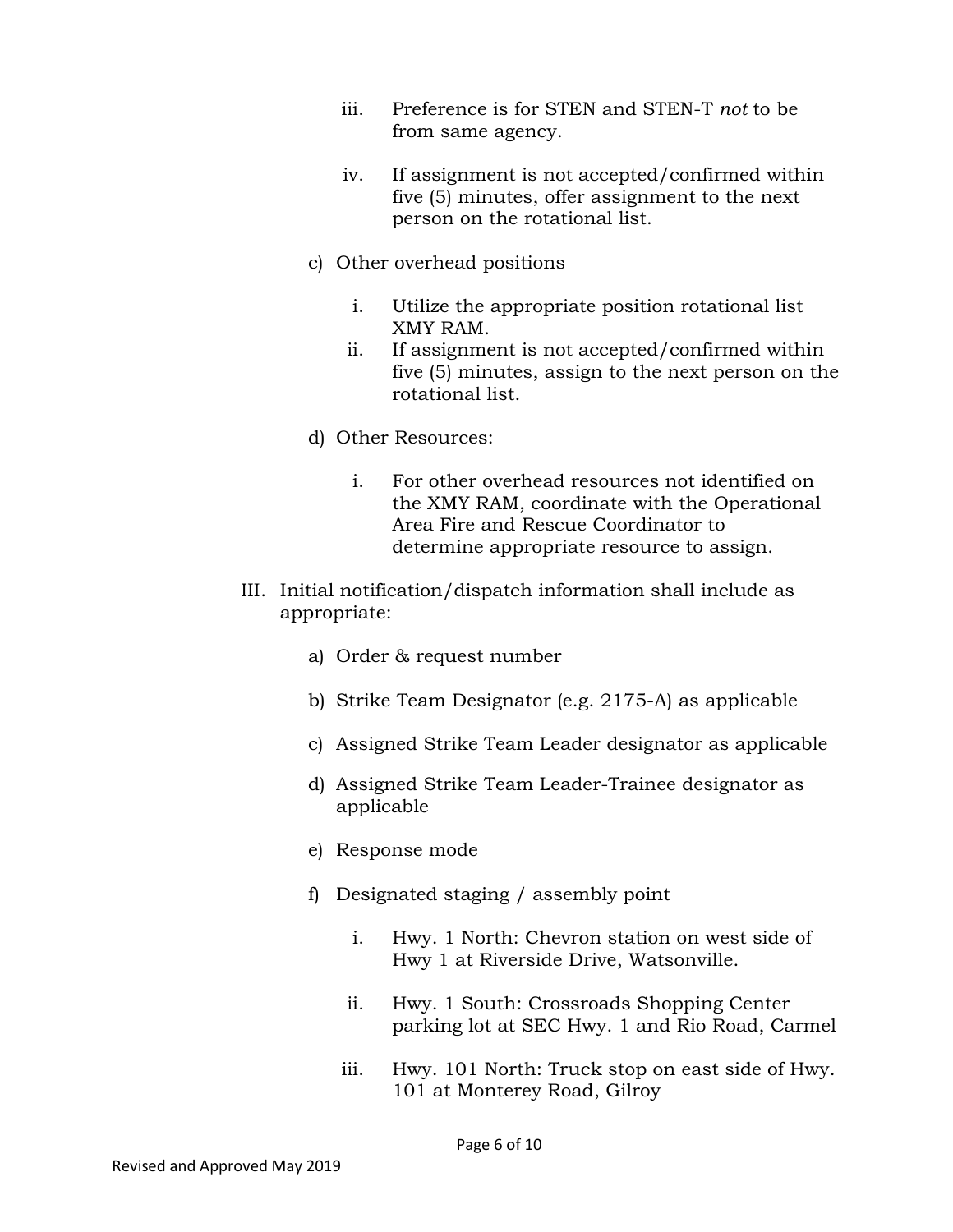- iv. Hwy. 101 South: Truck stop west side of Hwy. 101 at Wild Horse Road, King City
- v. Hwy. 152 East: Casa de Fruta parking lot at Hwy. 152 and Casa de Fruta Parkway
- g) Assigned travel frequency
- G. Obtain response verification from each agency dispatched, including resource identifier, personnel names and rank, and estimated time of arrival.
- H. Provide resource order fill information to OES Region II Dispatch Center.
- I. Track incident assignment information, including date of assignment, order/request number, and resource assigned.
- J. Update engine and/or position rotational list(s) as appropriate. Ensure ERD reflects date of overhead position assignments.
- K. State OES Type-II engine assignments are considered the same as local government engine assignments for rotational list purposes. If MCF fills an OES engine assignment, they are rotated to the bottom of the Type-I engine strike team rotational list.

#### **4. Resource Status:**

- A. The Monterey County Operational Area Fire and Rescue Coordinator shall provide a rotational list of local agency resources available for emergency incident assignment outside the local operational area within the response time criteria described in (C) above. The XMY RAM will be utilized to maintain the most up to date snapshot of resources in Monterey County.
- B. The Monterey County Operational Area Fire and Rescue Coordinator XMY RAM shall establish the operational area engine rotational list for Type I and Type-III engines, by agency.
	- I. Each agency shall be responsible for updating the Monterey County Operational Area XMY RAM of *any change* in availability status for Type-I or Type-III engine assignments.
		- a) List Rotation will occur at time of incident assignment, or if an agency is not available for an assignment when otherwise shown in "available" status.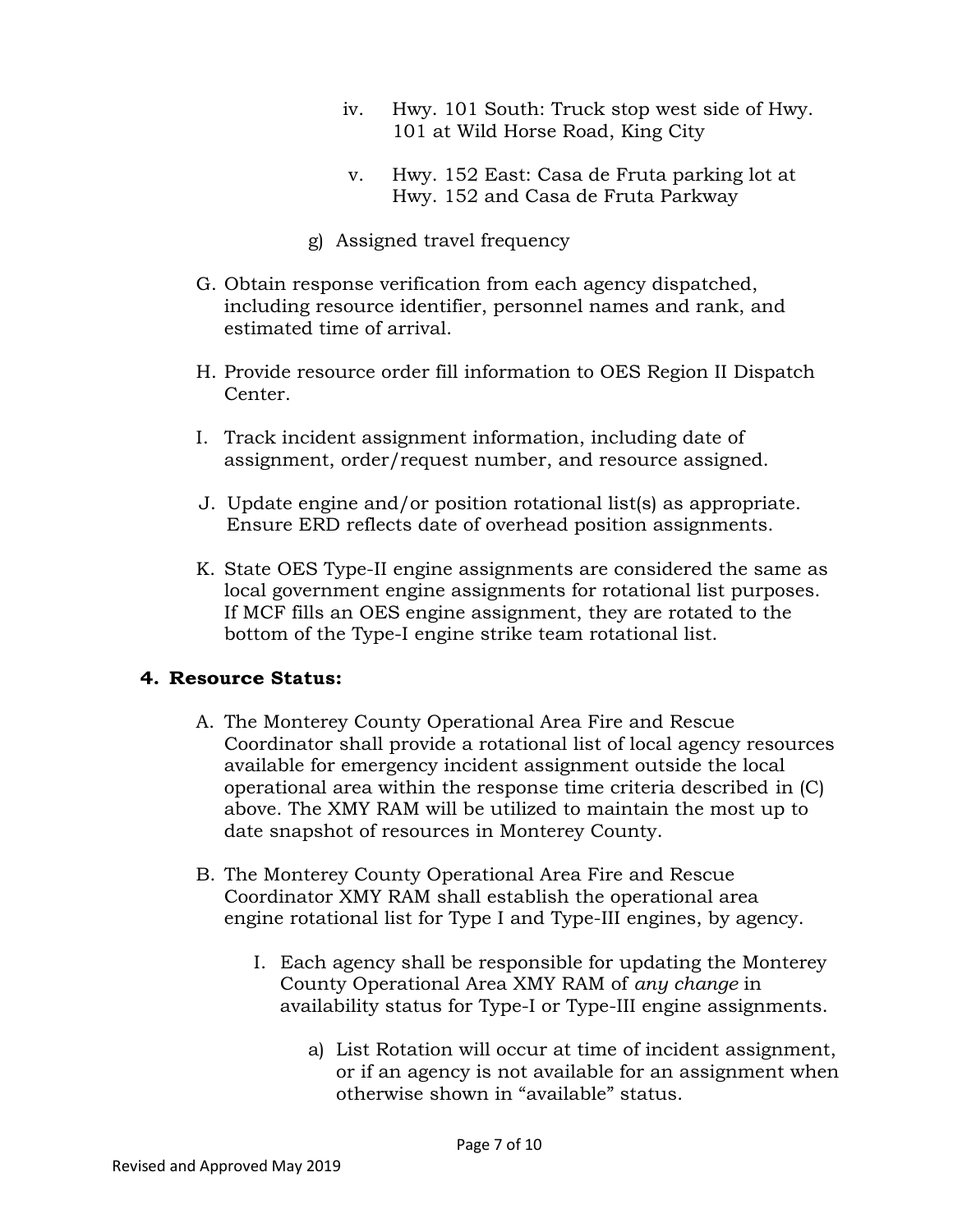- *b) An agency will not lose their position on the rotational list for declining a non-reimbursed assignment.*
- II. The top five (5) available agencies on the Type-I and Type-III engine rotational lists shall constitute the Operational Area *Pre- Designated Engine Strike Teams*, and are expected to maintain "immediate need" status daily (response within 30 minutes).
- C. The Monterey County Operational Area Fire and Rescue Coordinator XMY RAM shall establish the *pre-designated Engine Strike Team Leader* rotational list by agency.
	- I. Each agency shall be responsible for updating the Monterey County Operational Area XMY RAM of *any change* in availability status for Engine Strike Team Leader assignments.
	- II. List Rotation will occur at time of incident assignment, or if an agency is not available for an assignment when otherwise shown in "available" status.
	- III. *An agency will not lose their position on the rotational list for declining a non-reimbursed assignment.*
	- IV. *A*gency may only assign personnel who are designated as a "qualified" Engine Strike Team Leader in the XMY RAM .
- D. The Monterey County Operational Area Fire and Rescue Coordinator XMY RAM shall establish the position rotational list for all other ICS overhead positions for which two or more persons have qualified under the California Incident Command Certification System (CICCS), and are listed as qualified in the mutual aid resource tracking program.

#### **5. Incident Assignments**

- A. Engine strike team personnel should be available for a minimum assignment of fourteen (14) days.
- B. Engine Strike Team Leaders should be available for a minimum assignment of fourteen (14) days.
	- I. Strike Team Leaders will not normally be relieved during an assignment. Any relief of the Strike Team Leader will be coordinated through the Monterey County Operational Area Fire and Rescue Coordinator.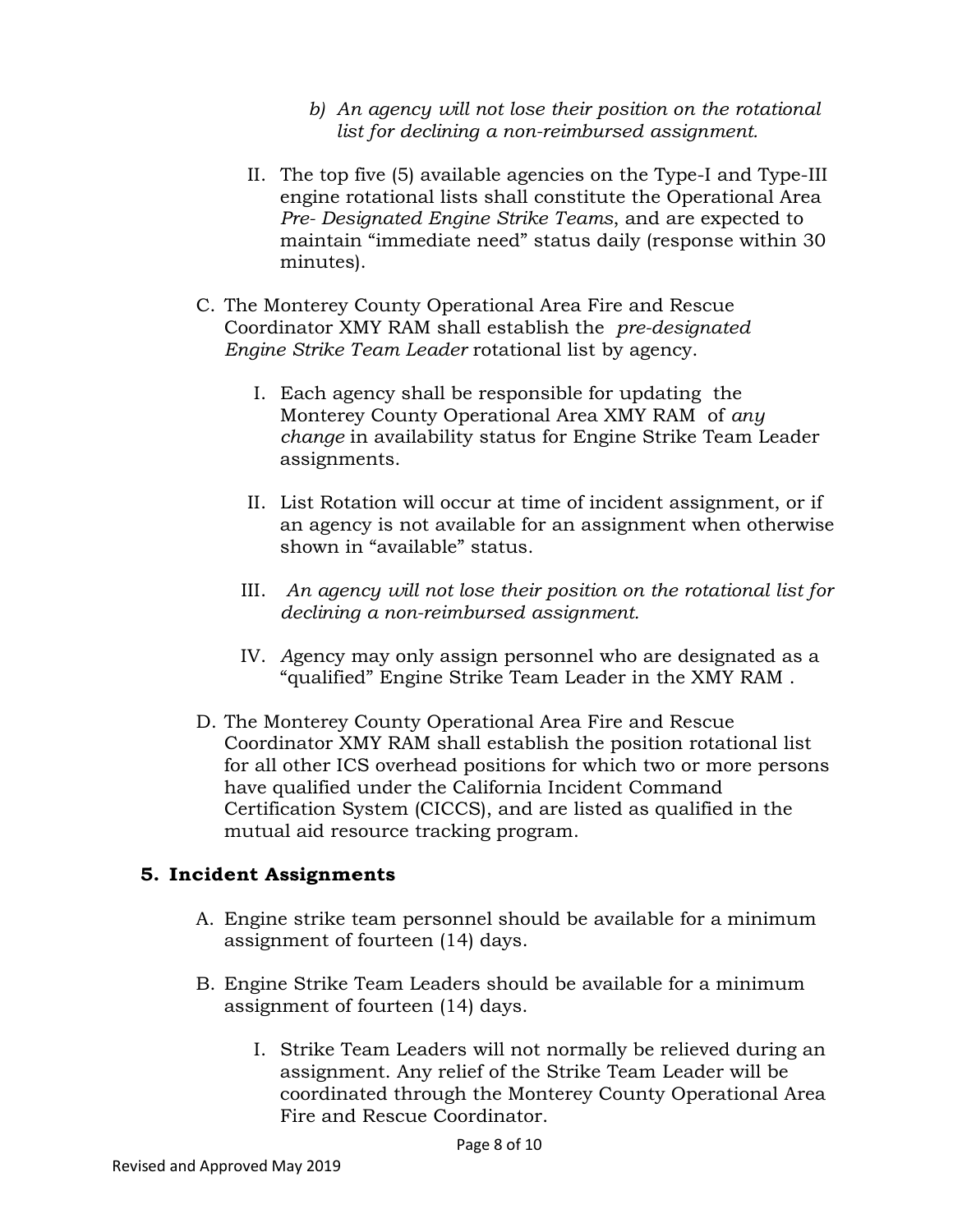- C. Engine personnel shall normally be targeted for relief after fourteen days, however, operational considerations may dictate otherwise.
	- I. All personnel relief shall be coordinated through the assigned Engine Strike Team Leader and the Operational Area Dispatch Center.
- D. Relief should occur *only* when the strike team is off shift, or during demobilization.
- E. All resources shall be self-sufficient for the first 24 hours of assignment, including:
	- I. Fuel
	- II. Food
	- III. Water
	- IV. Batteries
	- V. Resources should be prepared for little or no logistical support for at least the first operational periods.
- F. Local agency resources are expected to arrive at the incident and prepared for an assignment *by their estimated arrival time*. For initial attack and immediate need requests, this means as quickly as safely possible, without stopping for meals, etc.
- G. Strike Team Leader Responsibilities:
	- I. In addition to all other assigned duties and responsibilities, assigned Strike Team Leaders shall:
		- a) Contact the XMY Operational Area Coordinator Duty Chief every 48-72 hours with status update (resource status, personnel changes, problems, etc.).
		- b) Notify the XMY Operational Area Coordinator Duty Chief of anticipated demobilization date/time.
		- c) Ensure completion of an ICS-225 (incident performance evaluation) by each line supervisor during assignment.
		- d) Upon demobilization and return to Monterey County, scan and email all ICS-225's to the Monterey County Operational Area Fire and Rescue Coordinator within 48 hours.